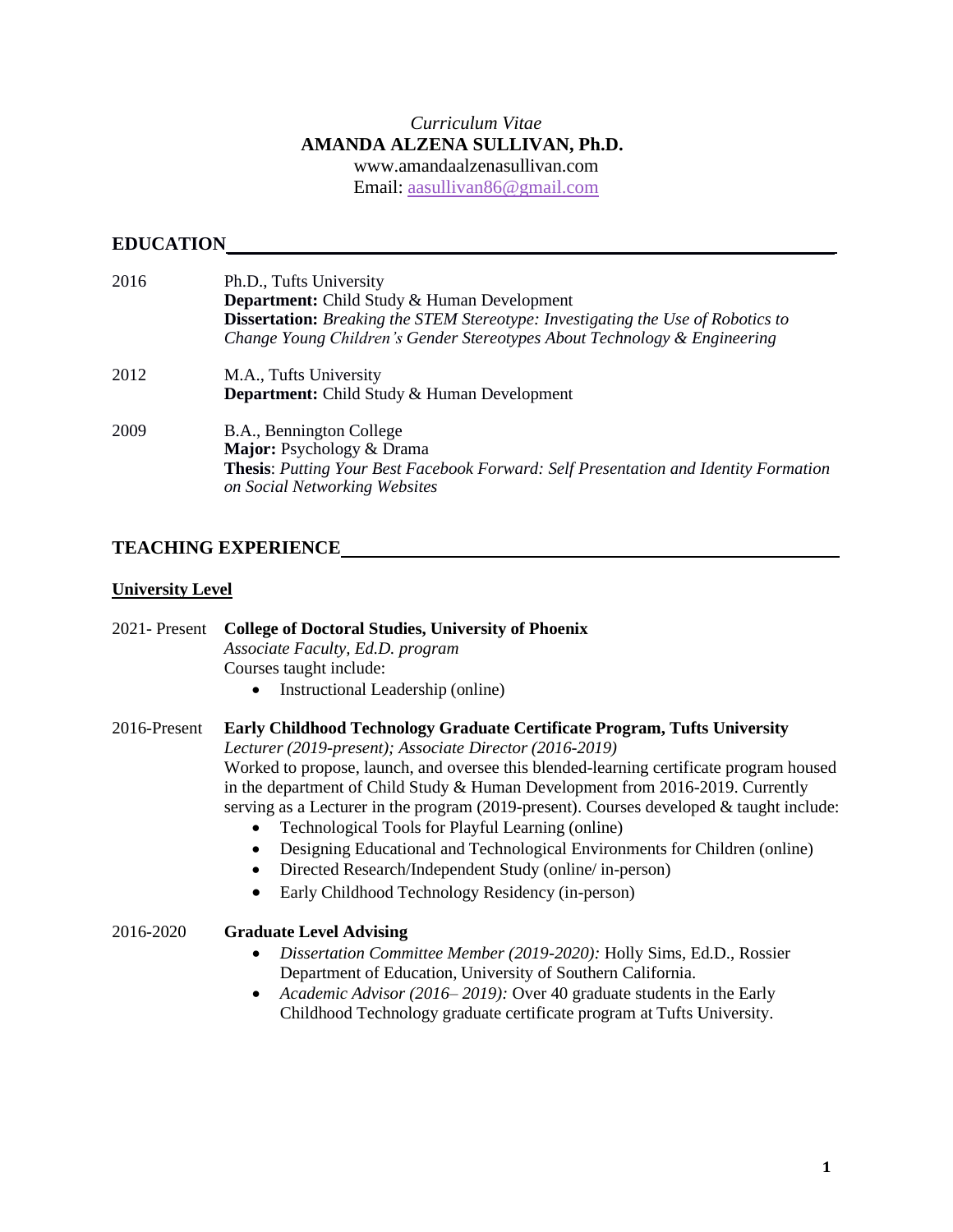| 2016                 | Department of Child Study & Human Development, Tufts University<br><b>Instructor</b>                                                                                                                                                       |
|----------------------|--------------------------------------------------------------------------------------------------------------------------------------------------------------------------------------------------------------------------------------------|
|                      | Technology & Engineering Module, a required part of the Advanced<br>$\bullet$<br>Curriculum II course for second year MAT students.                                                                                                        |
| 2014-2015            | <b>Tufts Experimental College</b><br>Part-Time Faculty                                                                                                                                                                                     |
|                      | Human Development in the Digital Age<br>Kids and Computers: Exploring Educational Technology, Apps, and<br>Games                                                                                                                           |
| <b>K-12 Teaching</b> |                                                                                                                                                                                                                                            |
| 2015-2017            | <b>Center for Engineering Education Outreach</b><br>Early Childhood Workshops Instructor (grades K-2)                                                                                                                                      |
| 2015-2017            | <b>Lexington Community Education</b><br>Saturday STEM Series Teacher (grades K-2)                                                                                                                                                          |
| 2016                 | <b>Brooks Elementary School</b><br>Fun with Engineering and Robots Afterschool Teacher (K-3)                                                                                                                                               |
| 2010-2016            | Early Childhood Robotics Teacher, various schools<br>Grades $PK\text{-}2^{nd}$ Robotics Instructor at various public and private schools in the greater<br>Boston area, in affiliation with the DevTech Research Group at Tufts University |
| 2010-2016            | <b>DevTech Summer Programs</b><br>Summer Programs Teacher for a variety of technology classes including robotics,<br>programming, and film making for grades ranging PK-3 <sup>rd</sup> grade                                              |
| 2009-2010            | <b>Ezra Academy</b><br>Elementary School Drama Teacher                                                                                                                                                                                     |
| 2008-2009            | <b>Bennington College Early Childhood Center</b><br>Preschool Classroom Aide                                                                                                                                                               |
| 2008                 | <b>Dallas Children's Theater</b><br><b>Education &amp; Production Winter Intern</b>                                                                                                                                                        |
| <b>RESEARCH</b>      |                                                                                                                                                                                                                                            |
| 2021-Present         | <b>Breaking Stereotypes through Culturally Relevant Story Telling</b>                                                                                                                                                                      |
|                      | <b>Advisory Board Member</b>                                                                                                                                                                                                               |
|                      | Advisory Board Member for NSF-funded research grant "Breaking Stereotypes through<br>Culturally Relevant Story Telling" (NSF # 2115579).                                                                                                   |

# 2018-2020 **Joulez, Inc.** *Director of Identity & Educational Research*

Developed, implemented, and oversaw research on the impact of Joulez products on pre-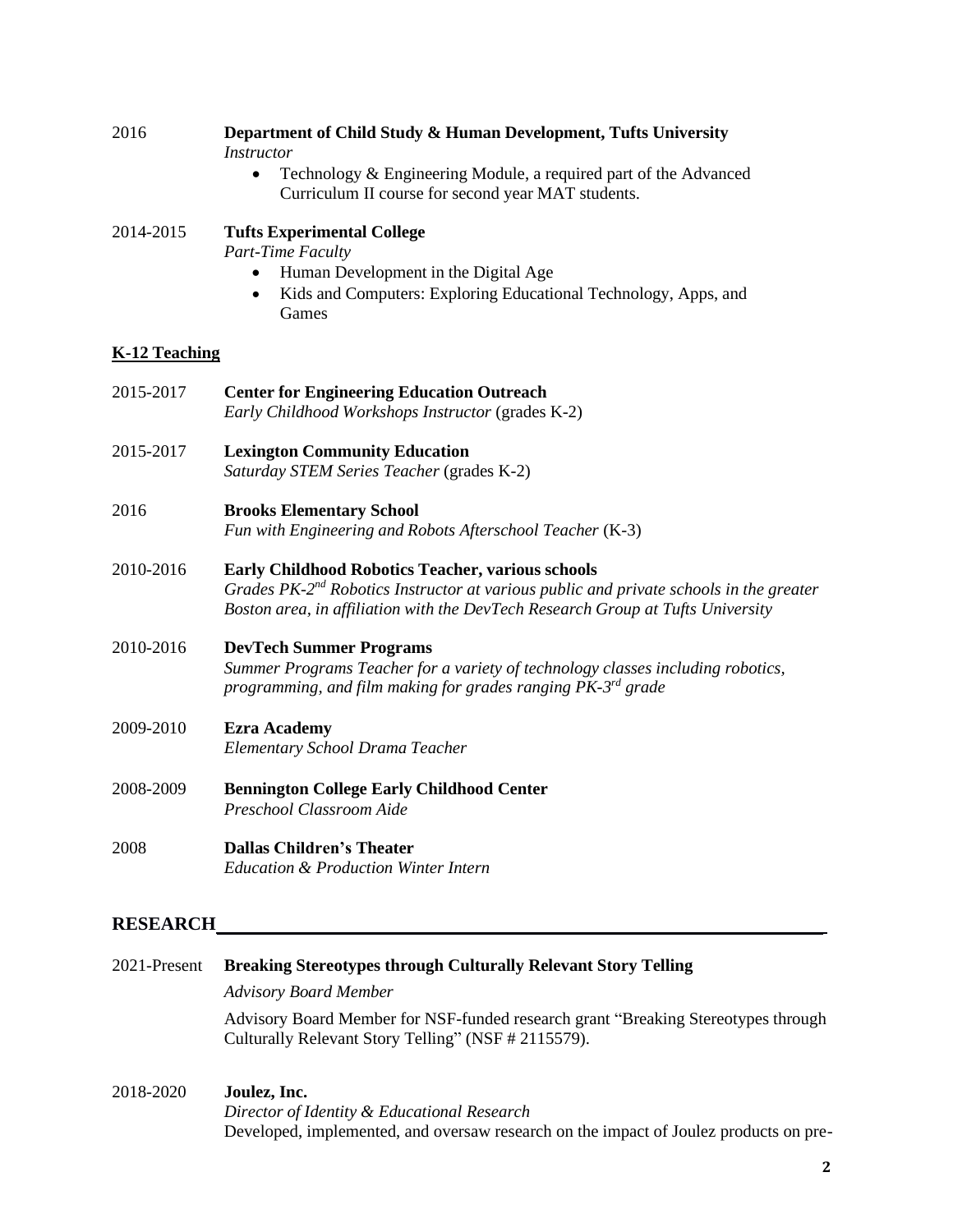adolescent girls' STEM attitudes, identity, and knowledge. Conducted research as part of a National Science Foundation Small Business Innovation Research grant (NSF IIP-1746640).

#### 2018-2020 **VEX Robotics Program: Gender Differences in Attitudes, Engagement and Performance**

*Research Consultant (2019-2020), Postdoctoral Researcher (2018-2019), P.I. Prof. Marina Umaschi Bers, Tufts University, DevTech Research Group* Coordinated a 3-year research study funded by the REC Foundation on gender differences in middle & high school student and mentor experiences with the VEX robotics program. Conducted data collection, analysis, and submitted publications. Supervised undergraduate interns and research assistants.

#### 2010-2019 **The DevTech Research Group at Tufts University**

*Postdoctoral Researcher (2016-2019), Graduate Research Assistant (2010-2016)* Provided general research, data collection, and analysis support across a range of research projects. Assisted in the hiring, supervision, and mentorship of undergraduate  $\&$  graduate students.

## 2016-2017 **Making the Invisible Tangible**

*Postdoctoral Researcher*

*P.I. Prof. Orit Shaer, Wellesley College, Wellesley HCI Lab Co P.I. Prof. Marina Umaschi Bers, Tufts University, DevTech Research Group* Worked with a team of researchers and designers on creating reality based interfaces, tangible technologies, and educational videos to enhance children's understanding of bioengineering. (NSF Grant No. IIS-1149530)

## 2015-2016 **Billund Builds Music**

*Research Team Member*

*P.I. Dr. Merredith Portsmore, Tufts University, Center for Engineering Education Outreach*

Visited Denmark to collect qualitative data on children's play and learning as part of a city-wide unit on designing and building musical instruments.

#### 2012-2016 **Ready for Robotics Project**

*Project Coordinator & Graduate Research Assistant P.I. Prof. Marina Umaschi Bers, Tufts University, DevTech Research Group* Worked with design team, teachers, and researchers on creating a robotics kit for young children ages 4-7. Participated in all aspects of research, analysis, and data collection across the United States and in Singapore. (NSF DRL-1118897)

### 2010-2012 **TangibleK Project**

*Graduate Research Assistant*

*P.I.s Prof. Marina Umaschi Bers and Prof. Robert Jacobs, Tufts University* Assisted with data collection from teachers and children, data entry, and data analysis as part of this National Science Foundation funded project on robotics education in early childhood. (NSF DRL-0735657)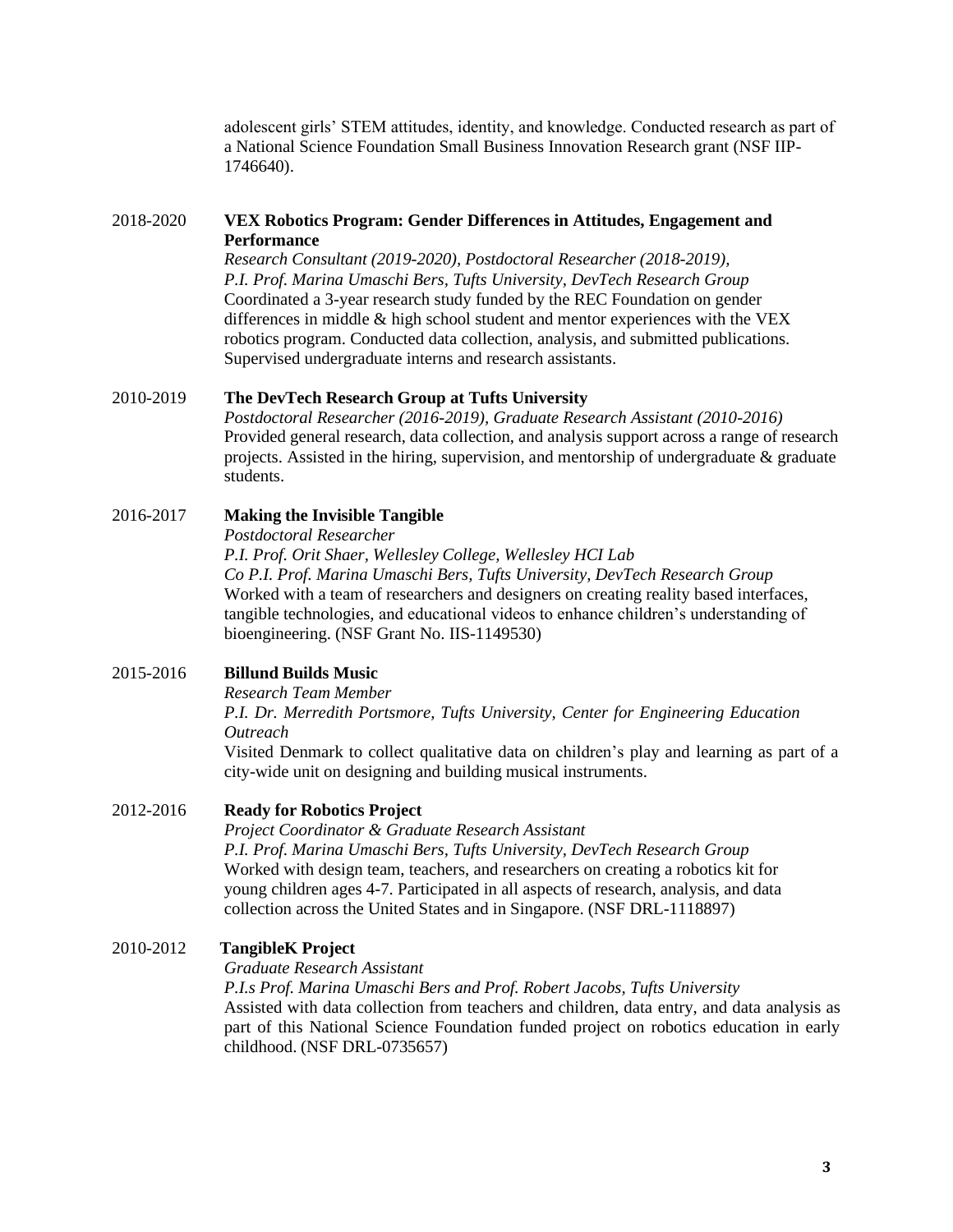## **PROFESSIONAL EXPERIENCE**

#### 2017-Present **ChildCare Education Institute**

#### *Contracted Course Writer*

Develop course content for professional development courses on an ongoing basis. Most recently developed content for four new courses: 1) *Robotics in Early Childhood Education,* 2) *Coding in Early Childhood Education*, 3) *Engineering in Early Childhood Education,* and 4) *Makerspaces & Maker Experiences for Young Children.*

## 2011-Present **Educational Technology Consultant** *Independent Consultant.* Independent consultant working with a variety of schools and businesses on technology curriculum development and implementation including: PBS Kids, The DevTech Research Group, WGBH Boston, Kreativa Technologies, Bishop Elementary School, Arlington, MA; the Rashi School, Dedham, MA; and Belmont Day School, Belmont, MA.

#### 2015-2018 **KinderLab Robotics**

*Curriculum & Trainings Consultant* Developed and provided professional development training sessions for customers. Coordinated with international and local attendees from education, industry, and creative fields. Worked on the development of curriculum and other educational teaching materials for children and teachers.

#### 2014-2018 **The Amandas Consulting, LLC**

*Co-Founder/ Consultant* Co-founded a consulting partnership that offered a range of educational technology services for parents, teachers, and researchers.

#### **ACADEMIC AND PROFESSIONAL SERVICE**

2021-Present **Editorial Board Member at** *Education Sciences*

*Guest Editor*

#### 2016-Present **Peer-Reviewer**

*Invited Peer Reviewer* Peer reviewer for academic journals including:

- *Education Sciences*
- *Informatics*
- *Information*
- *Journal of Research in Early Childhood Education*

# 2020 **Covid-19 Educational Outreach** *Creator of Online Resources* Worked with organizations such as Tufts University and the International Society for Technology in Education (ISTE) to provide webinar resources for parents and educators working with young children during school closures and quarantine.

# 2017 **International Conference on Computational Thinking Education**

*International Program Committee Member* Invited committee member and reviewer of papers.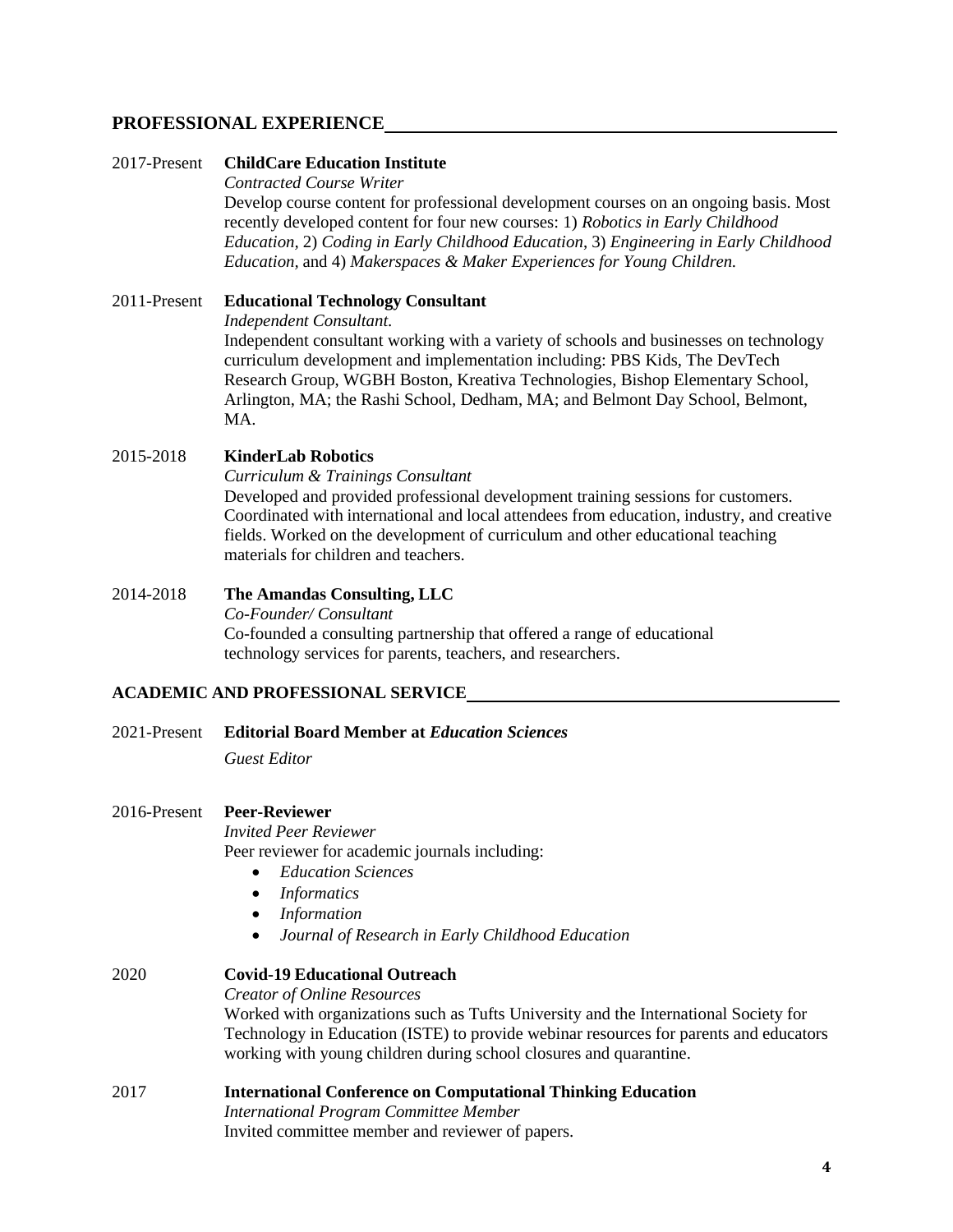# 2013-2015 **Eliot-Pearson Mentorship Program** *Planning Committee Member (2013-2014), Mentor (2014-2015)* Provided mentorship to students considering child development majors.

# **VOLUNTEER SERVICE**

| 2021          | <b>BRITE</b>                                                                                                                                                                                                                                                                                                                                                                           |
|---------------|----------------------------------------------------------------------------------------------------------------------------------------------------------------------------------------------------------------------------------------------------------------------------------------------------------------------------------------------------------------------------------------|
|               | Role Model                                                                                                                                                                                                                                                                                                                                                                             |
|               | Served as a STEM role model for girls ages 12-16 in the 2021 BRITE program.                                                                                                                                                                                                                                                                                                            |
| 2014-2017     | <b>Housing Families Inc.</b><br>Childcare Volunteer<br>Provided childcare and enrichment activities to children impacted by homelessness as<br>needed to mixed ages ranging from infants through adolescents. Provided free robotics<br>and technology summer camp sessions.                                                                                                           |
| 2012          | <b>Robotics Service-Learning Trip</b><br>Coordinator and Supervisor<br>Worked with a professor to organize, recruit, train, and lead a STEM education service-<br>learning trip for 30 undergraduate and graduate students from Tufts to teach robotics at<br>PS-185 (now the Discovery & Design Magnet School) in Harlem, NYC.                                                        |
| 2010          | <b>Wediko Children's Services</b><br><b>Americorps Summer Service Member</b><br>Served as a counselor in a short-term residential treatment setting for children ages 9-19<br>with social, emotional, and/or behavioral challenges. Assisted with group therapy<br>sessions, administering behavioral checklists, and daily routines. Also served as the<br>Drama activity instructor. |
| <b>GRANTS</b> |                                                                                                                                                                                                                                                                                                                                                                                        |
| 2017          | <b>Postdoctoral Research Travel Grant</b><br>Postdoctoral P.I.<br>Recipient of Research Travel Grant, Postdoctoral Research Poster Competition-1 <sup>st</sup> Prize<br>Awarded by Tufts University                                                                                                                                                                                    |
| 2014          | <b>Graduate Student Research Grant</b><br>Student P.I.<br>Recipient of Research Grant, Graduate Student Competition Award Winner<br>Awarded by Tufts University                                                                                                                                                                                                                        |
|               | <b>AWARDS</b>                                                                                                                                                                                                                                                                                                                                                                          |
| 2018          | Tufts Teaching with Technology Award: Finalist & Honorable Mention<br>Awarded by Tufts Technology Services Educational Technology Services Group                                                                                                                                                                                                                                       |
| 2015          | Housing Families Certificate of Appreciation for Volunteer Service<br>Awarded by Housing Families, Inc.                                                                                                                                                                                                                                                                                |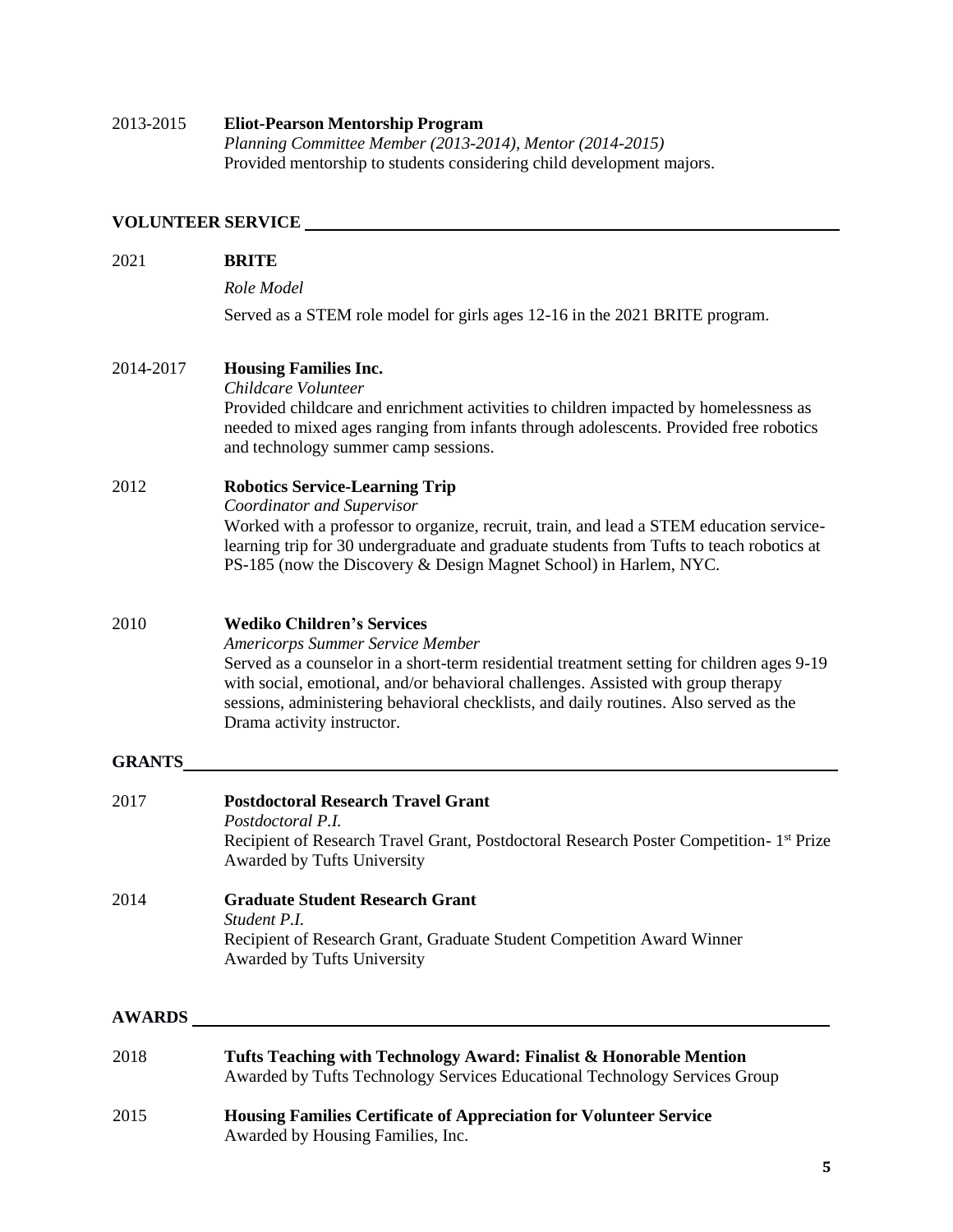| 2014 | <b>Outstanding Contribution to Undergraduate Studies 2014</b><br>Awarded by Tufts University's Graduate Student Council                                 |
|------|---------------------------------------------------------------------------------------------------------------------------------------------------------|
| 2014 | <b>Graduate Student Research Competition Award Winner</b><br>Research Grant Awarded by Tufts University; served as Student P.I.                         |
| 2012 | <b>Outstanding Contribution to Undergraduate Studies 2012</b><br>Awarded by Tufts University's Graduate Student Council                                 |
| 2012 | <b>Eliot-Pearson Research-Practice Integration Award</b><br>Awarded by Tufts University's Eliot-Pearson Department of Child Development                 |
| 2010 | Segel Education Award for service in the AmeriCorps New Hampshire Based<br><b>Residential Summer and School Program</b><br><b>Awarded by Americorps</b> |

### **PUBLICATIONS**

### **Books:**

**Sullivan, A**. (2019). *Breaking the STEM Stereotype: Reaching Girls in Early Childhood*. Rowman & Littlefield.

Bers, M.U. & **Sullivan, A.** (2018). *ScratchJr Coding Cards*. No Starch Press.

#### **Invited Book Chapters:**

- **Sullivan, A.** (2021). Supporting girls' computational thinking skillsets: Why early exposure is critical to success. In *Teaching Computational Thinking and Coding to Young* Children (pp. 216-235). IGI Global.
- Strawhacker, A. & **Sullivan, A.** (2021). Computational expression: How performance arts support computational thinking in young children. In *Teaching Computational Thinking and Coding to Young Children* (pp. 134-156). IGI Global.
- **Sullivan, A.** & Strawhacker, A. (2021). Screen-free STEAM: Low cost and hands-on approaches to teaching coding & engineering to young children. In Garvis, S. & Cohrssen, C. (Eds.) *Embedding STEAM in early childhood education and care*.
- Elkin, M., **Sullivan, A**., & Bers, M. U. (2018). Books, butterflies, and 'bots: Integrating engineering and robotics into early childhood curricula. *Early Engineering Learning* (pp. 225-248). Springer, Singapore.
- **Sullivan, A.,** Strawhacker, A., & Bers, M.U. (2017). Dancing, drawing, and dramatic robots: Integrating robotics and the arts to teach foundational STEAM concepts to young children. In Khine, M.S. (Eds.) *Robotics in STEM Education: Redesigning the Learning Experience. Springer Publishing*.
- **Sullivan, A.** & Bers, M.U. (2017). Computational thinking and young children: Understanding the potential of tangible and graphical interfaces. In Ozcinar, H., Wong, G., & Ozturk, T. (Eds.) *Teaching Computational Thinking in Primary Education*. IGI Global

### **Refereed Journal Articles:**

Bers, M.U. & **Sullivan, A.** (2019). Computer science education in early childhood: The case of ScratchJr.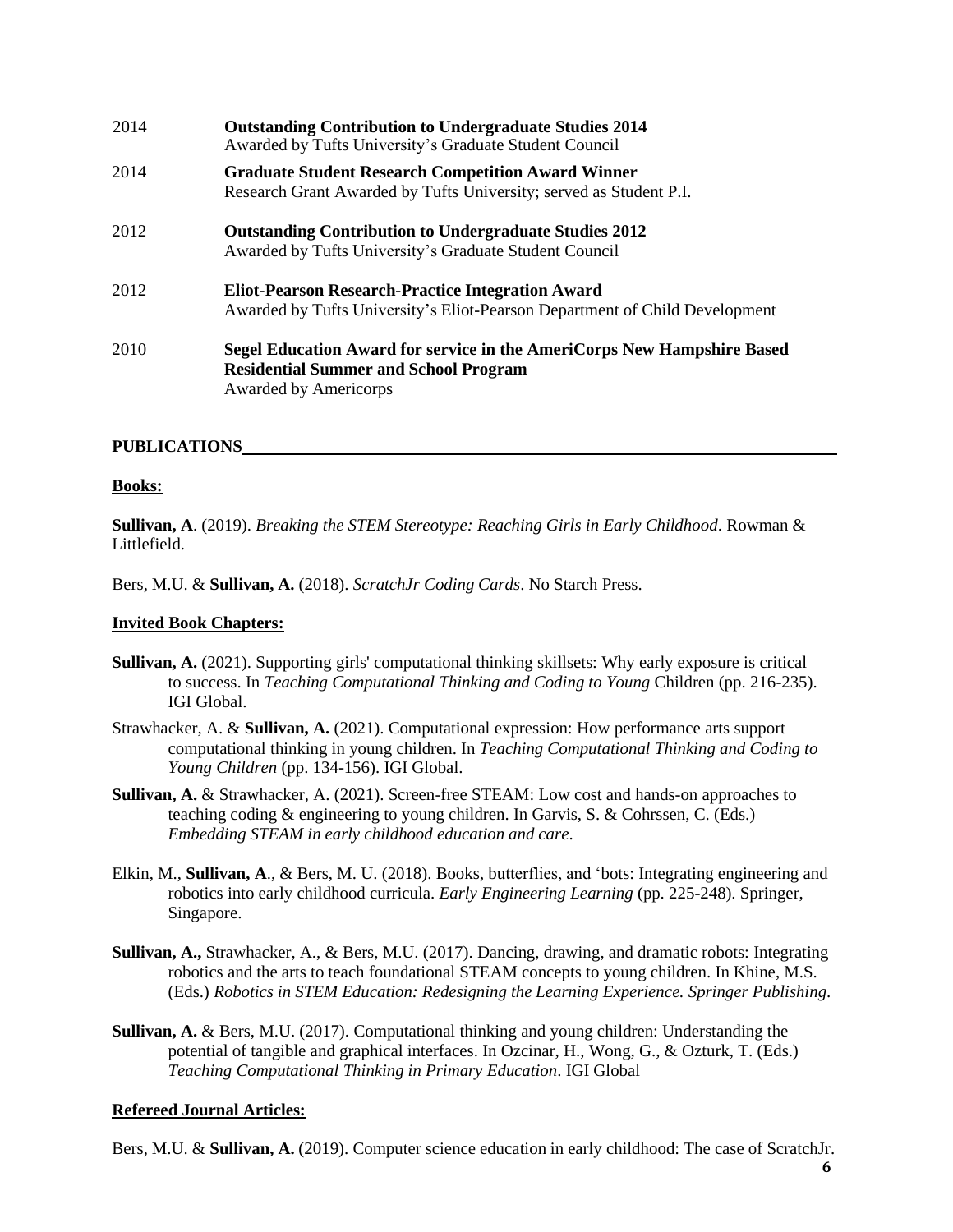*Journal of Information Technology Education: Innovations in Practice.*

- **Sullivan, A**. & Bers, M.U. (2019). VEX Robotics Competitions: Gender differences in student attitudes and experiences. *Journal of Information Technology Education: Research, 18*, 97-112.
- **Sullivan, A.** & Bers, M.U. (2018). Investigating the use of robotics to increase girls' interest in engineering during early elementary school. *International Journal of Technology and Design Education.* Online First.
- **Sullivan, A** & Bers, M.U. (2018). The impact of teacher gender on girls' performance on programming tasks in early elementary school. *Journal of Information Technology Education: Innovations in Practice, 17*, 153-162.
- Bers, M. U., Verish, C., **Sullivan, A.,** & Shaer, O. (2018). Enhancing Children's Interest and Knowledge in Bioengineering through an Interactive Videogame. *Journal of Information Technology Education: Innovations in Practice, 17*, 055-081.
- **Sullivan, A.,** & Bers, M.U. (2017). Dancing robots: Integrating art, music, and robotics in Singapore's early childhood centers. *International Journal of Technology and Design Education.* Online First.
- Pugnali, A., **Sullivan, A**., & Bers, M.U. (2017) The Impact of User Interface on Young Children's Computational Thinking. *Journal of Information Technology Education:Innovations in Practice*, *16*, 172-193.
	- **Sullivan, A.** & Bers, M.U. (2016). Girls, Boys, and Bots: Gender Differences in Young Children's Performance on Robotics and Programming Tasks. *Journal of Information Technology Education: Innovations in Practice, 15*, 145-165.
	- Elkin, M., **Sullivan, A.**, & Bers, M.U. (2016). Programming with the KIBO Robotics Kit in Preschool Classrooms*. Computers in the Schools, 33*(3), 169-186.
	- **Sullivan, A.**, & Bers, M.U. (2015). Robotics in the early childhood classroom: Learning outcomes from an eight-week robotics curriculum in pre-kindergarten through second grade. *International Journal of Technology and Design Education.* Online First.
	- Elkin, M., **Sullivan, A.,** & Bers, M. U. (2014). Implementing a robotics curriculum in an early childhood Montessori classroom. *Journal of Information Technology Education: Innovations in Practice, 13,* 153-169.
	- Kazakoff, E., **Sullivan, A.**, & Bers, M.U. (2013). The effect of a classroom-based intensive robotics and programming workshop on sequencing ability in early childhood. *Early Childhood Education Journal*, *41*(4), 245-255.
	- Bers, M.U., Seddighin, S., & **Sullivan, A.** (2013). Ready for robotics: Bringing together the T and E of STEM in early childhood teacher education. *Journal of Technology and Teacher Education*, *21*(3), 355-377.
	- **Sullivan, A.**, & Bers, M. U. (2013). Gender differences in kindergarteners' robotics and programming achievement. *International Journal of Technology and Design Education*, *23*(3), 691-702.
	- **Sullivan, A.**, Kazakoff, E.R., & Bers, M.U. (2013). The wheels on the bot go round and round: Robotics curriculum in pre-kindergarten. *Journal of Information Technology Education: Innovations in*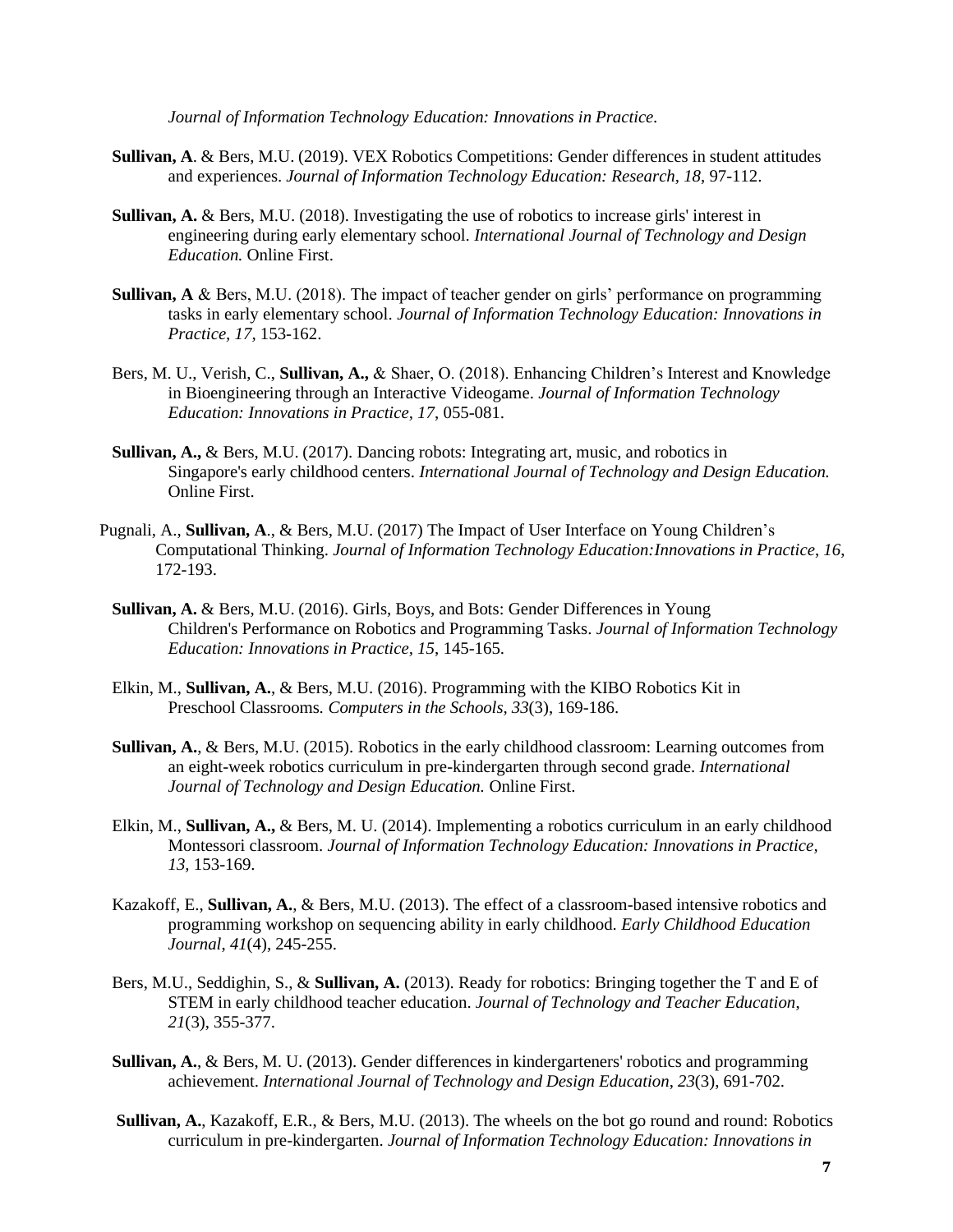*Practice,* 12, 203-219.

#### **Publications in Conference Proceedings:**

- Loparev, A., **Sullivan, A**., Verish, C., Westendorf, L., Davis, J., Flemings, M., Bers, M.U., & Shaer, O. (2017). BacToMars: A Collaborative Educational Video Game for Teaching Biological Engineering. *In Proceedings of Foundations of Digital Interactive Games (FDG) 2017*. Extended abstract, poster.
- **Sullivan, A.**, Bers, M.U., Mihm, C. (2017). Imagining, Playing, & Coding with KIBO: Using KIBO Robotics to Foster Computational Thinking in Young Children. *In the proceedings of the International Conference on Computational Thinking Education, 2017.* Wanchai, Hong Kong.
- Loparev, A., **Sullivan, A.,** Verish, C., Westendorf, L., Davis, J., Flemings, M., Bers, M.U., & Shaer, O. (2017). BacToMars: Creative Engagement with Bio-Design for Children. *In the proceedings of the ACM Conference on Interaction Design and Children (IDC) 2017*. Stanford, CA, USA
- Strawhacker, A., **Sullivan, A.,** & Portsmore, M. (2016). Billund builds music: An engineering education initiative in danish kindergartens. *Published in the Proceedings of the Integrated STEM Education Conference*. Princeton, NJ, USA.
- **Sullivan, A.**, Elkin, M., & Bers, M. U. (2015). KIBO Robot Demo: Engaging young children in programming and engineering*. Published in Proceedings of the 14th International Conference on Interaction Design and Children (IDC '15).* ACM, Boston, MA, USA.
- Strawhacker, A., **Sullivan, A.,** & Bers, M.U. (2013). TUI, GUI, HUI: Is a bimodal interface truly worth the sum of its parts? *Published in the Proceedings of the 12th International Conference on Interaction Design and Children*. June 24-27, 2013. New York, NY, USA.

#### **PRESENTATIONS**

- **Sullivan, A.** (2021). Addressing STEM Stereotypes & Biases: Facilitating Challenging Conversations with Youth. Panel presentation hosted by the National Girls Collaborative Project.
- **Sullivan, A.** (2021). Inspiring STEM Learning for Young Girls: Technology, Curriculum, and Teaching Strategies. Workshop presented at iTeach 808: Empowering Hawaii's Teachers in Technology Conference.
- **Sullivan, A.** (2021). Playful Robotics & Coding for Young Children: Screen-Free Technology and Games for Children in PK-2nd Grade. Workshop presented at iTeach 808: Empowering Hawaii's Teachers in Technology Conference.
- **Sullivan, A.** (2021). Digital Stories, Games, and Collages: Using ScratchJr with Young Children. Workshop presented at iTeach 808: Empowering Hawaii's Teachers in Technology Conference.
- **Sullivan, A.** (2020). Gender equity in online STEM learning. Presentation hosted by the National Girls Collaborative Project.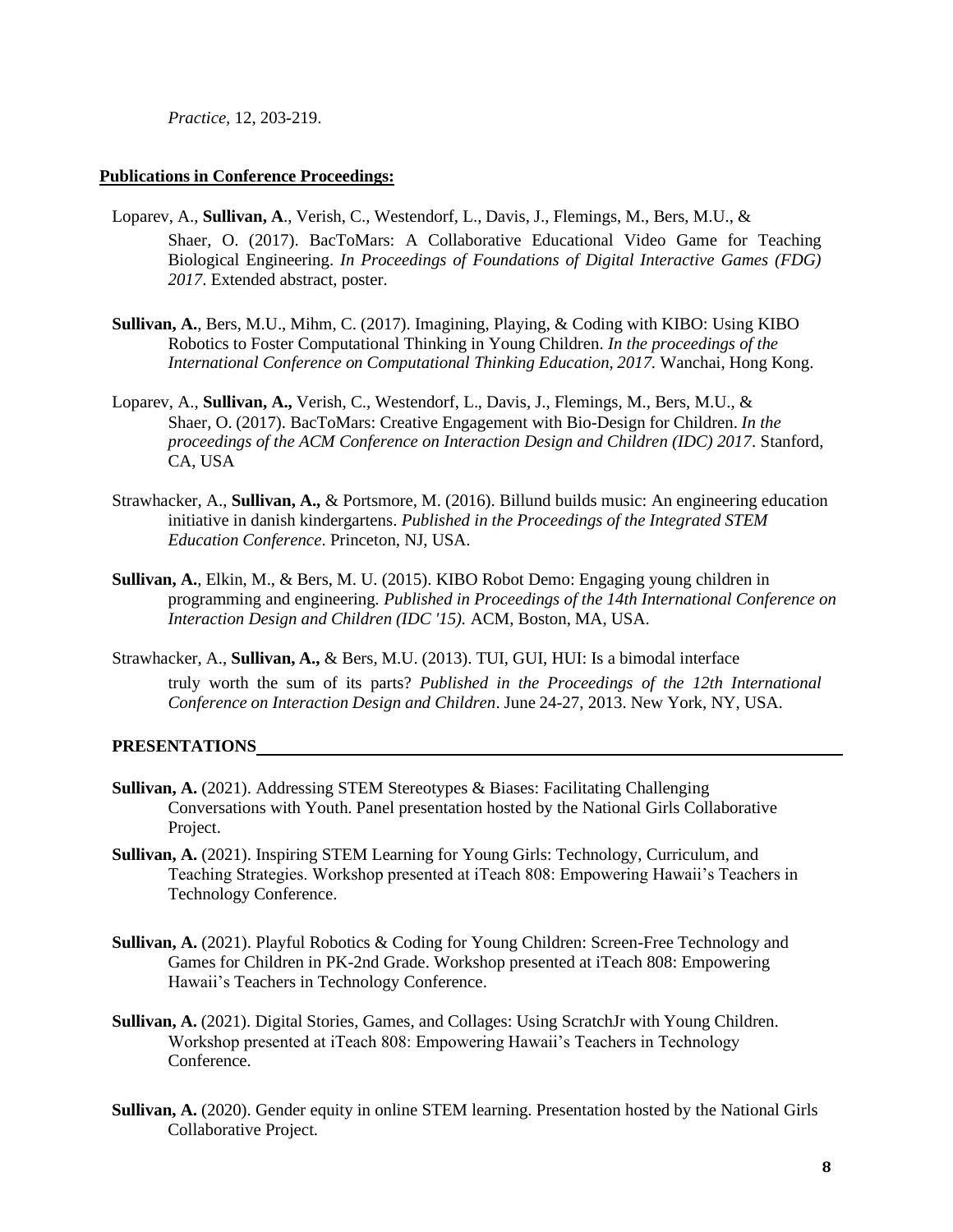- **Sullivan, A.** (2020). STEAM learning at home: How to break stereotypes and inspire young children. International Society for Technology Education (ISTE) Early Learning Network Webinar. Viewable at: <https://bit.ly/2K3NUna>
- **Sullivan, A.** & Collazo, K. (2019). Inspiring STEM learning for young girls: Tips from research and the classroom. Edwebinar presentation. Viewable at: <https://home.edweb.net/webinar/code20190429/>
- **Sullivan, A.** (2017). Dancing robots: Using the KIBO robot to teach foundational engineering and programming content. Early Childhood STEM Conference, Pasadena, CA.
- **Sullivan, A.** (2017). KIBO robotics in early childhood. International Society for Technology Education (ISTE) Conference, Early Learning Network Playground, San Antonio, TX.
- **Sullivan, A.** (2015). Integrating robotics into early childhood education. Opening session speaker at the Mississippi Head Start Association Conference, Jackson, MS.
- **Sullivan, A.** & Stacey, D. (2014). Social media boot camp for parents. Workshop presented at the Boston International Kids Film Festival, Somerville, MA.
- **Sullivan, A.** & Strawhacker A. (2014). Young children as programmers and engineers: A hands- on approach. Department of Early Education and Care Spring STEM Conference for Early Educators, Sturbridge, MA.
- **Sullivan, A.** & Strawhacker, A. (2014). STEM in early childhood: An interactive workshop. Workshop presented at the Early Childhood Investigations Conference, Eastern Connecticut State University, CT.
- Bers, M.U., Strawhacker, A., & **Sullivan, A.** (2013). The missing T & E in early childhood STEM: Young children as programmers and engineers. Talk presented at the NSF-Smithsonian STEM Smart Conference, Washington, DC.
- Strawhacker, A., **Sullivan, A.,** & Bers, M.U. (2013). TUI, GUI, HUI: Is a bimodal interface truly worth the sum of its parts? Poster presented at the 12th International Conference on Interaction Design and Children, New York, NY.
- **Sullivan, A.** (2012). Robotics in early childhood education. Presentation at the Tufts Educational Daycare Center, Medford, MA.

# **SKILLS AND CERTIFICATIONS**

### **Certifications**

- American Red Cross Adult/Child/Infant CPR/First Aid/AED Certification
- 20 Hours Certification in BRIDGES Mediation Program